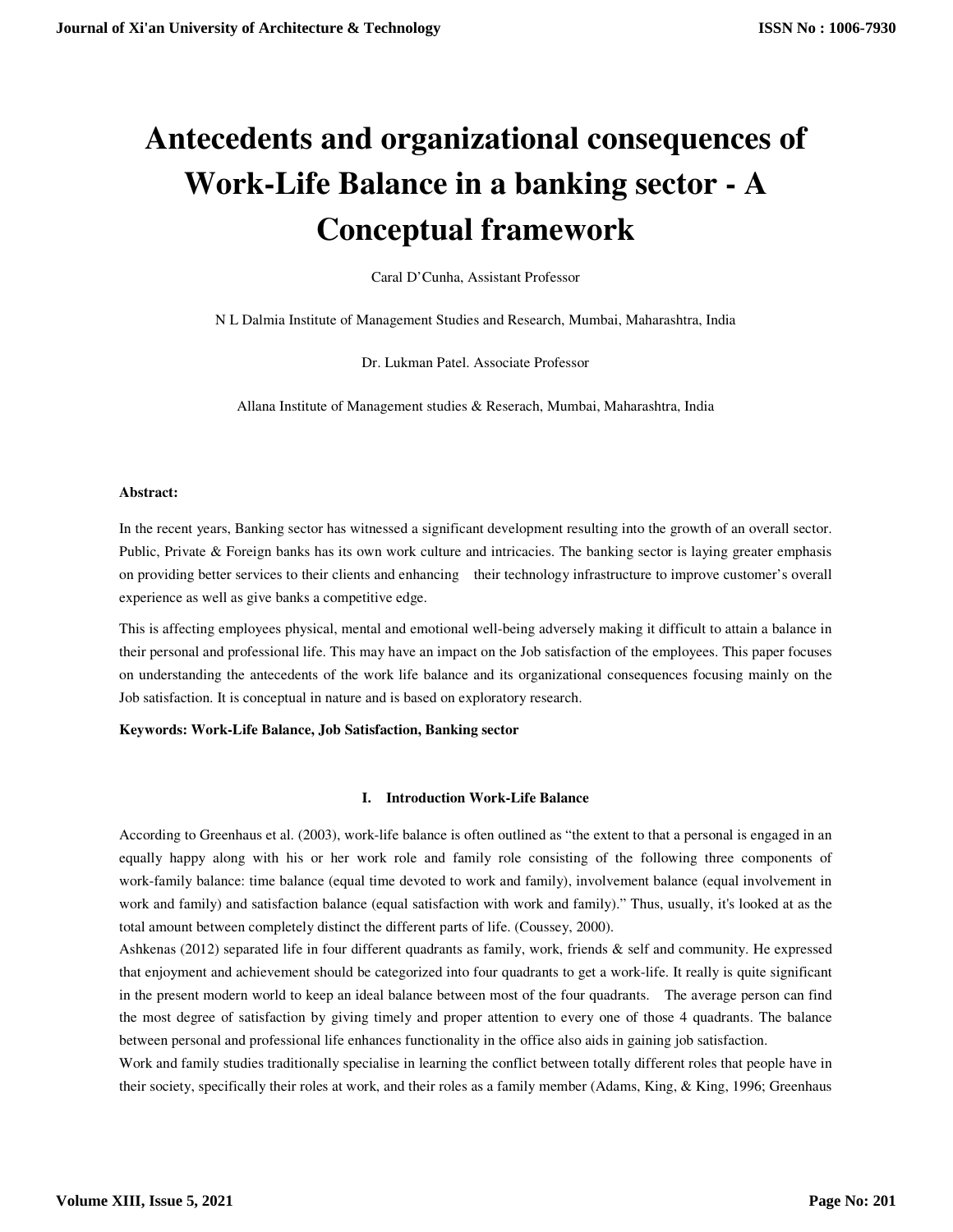& Beutell, 1985; Grzywacz 2000; Grzywacz & Marks 2000). To study role conflict researchers have used boundary theory & border theory & other theories are designed on the foundations of this theories.

Most of the first studies during this space have checked out the link between work and family from a boundary theory perspective (Pleck, 1977; Oslen, 1983; Small & Riley, 1990).

From boundary theory perspective, social life has been divided into two separate however mutually dependent spheres, work and family.

According Boundary theory, people have different roles in their workplace and in their family life, they are frequently engaged in the role transformation (Chen, Lai, Lin & Cheng, 2005). In the context of work and family relationships, according to this theory, each individual cannot have different roles at the same time.

Border theory compared to boundary theory could be a comparatively newer theory that improves our understanding of the link between work and family in societies (Chen et al., 2005).

Similar to boundary theory, border theory considers work and family as two different spheres; however it emphasizes the understanding of the influence each sphere has on the other (Chen et al., 2005).

This theory focuses on distinctive the factors that make work and family conflict, and tries to seek out ways in which to manage these spheres and therefore the border between them, in order to achieve a balance between work connected roles and family connected roles (Clark, 2000; Desrochers , 2002). Individuals could choose one in every of the divisional strategies: keeping distance between work and family life and treat work and family roles as totally different roles that enjoying one role needs departure another role; or desegregation work and family domains, and try to manage a balance between these two spheres (Rothbard, Phillips, & Dumas, 2005).

The rational across incorporation of multiple constructs for operationalising work-life balance and it's impact on job satisfaction in banking sector is evident from support from literature that identifies the phenomena in this different aspect.

The construct conceptualization is observed as involving multiple inter-lapping concepts and also reflects on the need to bring together the scattered academic literature on the subject. The literature reflects on the multiple contextual influences as summarized here under.

#### **II. Demographic Variables And Work-Life Balance**

A Demographic-related variable – gender, marital status and age affecting work-life balance have been studied.

## **Gender and Marital Status**

Research on work-life Balance issues chiefly centered on gender, from the perspective of workers with parental attention responsibilities, due to social expectations that women should accept homemaker and nurturer roles and give these functions precedence over work roles (Patel et al., 2006), while minimizing the impact that their occupations consumed in their life (Butler & Skattebo, 2004).

Higgins et al. (1994) analyzed the effect of gender and life cycle period on three aspects of work-family conflict (i.e. role overload, interference from job to interference family and from family to work). The results indicated significant differences for gender and life cycle. Loscocoo (1997) found that there is gender asymmetry at the permeability of the boundaries between family and work lives. Aryee et al. (1999) discovered that gender was related to family work conflict indicating that men did not experience as much family work conflict as women.

Hsieh et al (2005) studied the factors of marital status and age and didn't find any important differences between female and male managers, nor there any significant differences between unmarried and married male/female managers. Work tension and work-life imbalance are correlated with workaholism, irrespective of gender (Aziz & Cunningham 2008).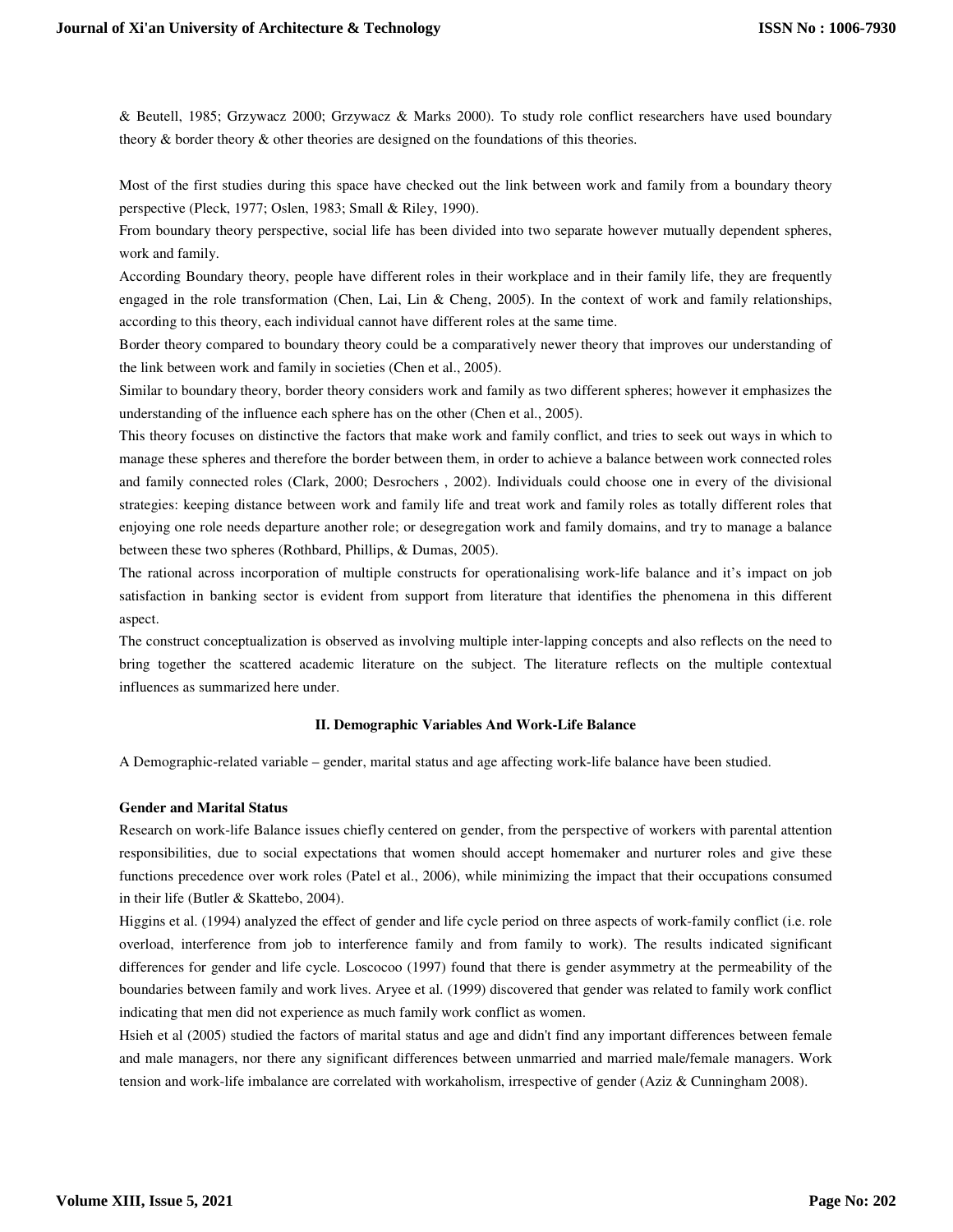Even though men increasingly state a fascination with a more balanced devotion for their job role, women undergo the highest degrees of conflict between work and family roles since they are expected to handle the majority of household and family tasks and responsibilities (Burke, 2001). Working mothers could be more prone to family-work imbalance than non-working mothers (Butler & Skattebo, 2004). Gender has significant effect on satisfaction towards Work-Life Balance (Bhandari & Harvinder Soni, 2015)

The dynamics of work and family boundaries may function likewise one of the Structural functions of this family, including marital and parental status, are likely to influence family and work dynamics (Grzywacz et al., 2002) hence the need to consider gender differences issues to fully realize the work-family interface (Eby et al., 2005)

#### **Age**

An employee's age has an influence on his or her approach to operate, as Sturges and Guest (2004) posit that the connection between work and non-work is more essential to young employees than it will be to other types of workers, as young employees wish to grow and manage their own careers on their own terms, with a significant attention function as the achievement of balance between your job and non-work sides of their lives. Frequently attributed to younger workers, perhaps more to X-ers is their desire for balance between work and life (Karp et al., 2002).

## **III. Family Variables And Work-Life Balance**

A family-related variable – Household responsibility, spouse support and parental demand affecting work-life balance have been studied.

#### **House Hold Responsibility**

Loerch, Russell, Joyce E.A., & Rush, M.C. (1989) examined the relationships among family domain variables and three sources of work-family conflict (time, strain and behavior-based) for both men and women. The results indicated that the time-based antecedents (number of children, spouse work hours, couple's employment status) were not significantly related to any form of work-family conflict for men or women. Strain based antecedent, conflict within family, was found to have a positive relationship with work-family conflict. However, the negative relationship of other strain-based antecedents (spouse support, quality of spouse and parental experiences) and work-family conflict was not supported. The behavior-based antecedent, role congruity, was not significantly related to any form of work-family conflict. The variable of role involvement significantly predicted only the time-based conflict for men.The model developed and tested by Adams, AG, King, LA, & King, DW (1996) of the relationship between works and family; suggested that higher levels of family emotional and instrumental support were associated with lower levels of family interfering with work. Frone et al. (1997) reported that family-related support (spouse & other family members) may reduce family to work conflict by reducing family distress and parental overload.

Aryee (1992) examined the influence of five antecedent sets of work and family domain variables on three categories of work-family conflict (job-spouse, job-parent, and job-homemaker) and the impact of these types of work-family conflict on welfare and work outcome measures.

## **Parental Demand & Spouse Support**

Padma & Reddy (2013), identified that Family members support is a dominant predictor of work-life balance and this affects the work-life balance of women employees. Work-Life Balance Support System such as Child Care Benefits, Relocation, Working Hours, Recreation, and Job Being successful in the competitive market depends on the level of the satisfaction of the workers in the establishments. The satisfaction or dissatisfaction of the employees affects the performance of the organization (Organ 1997).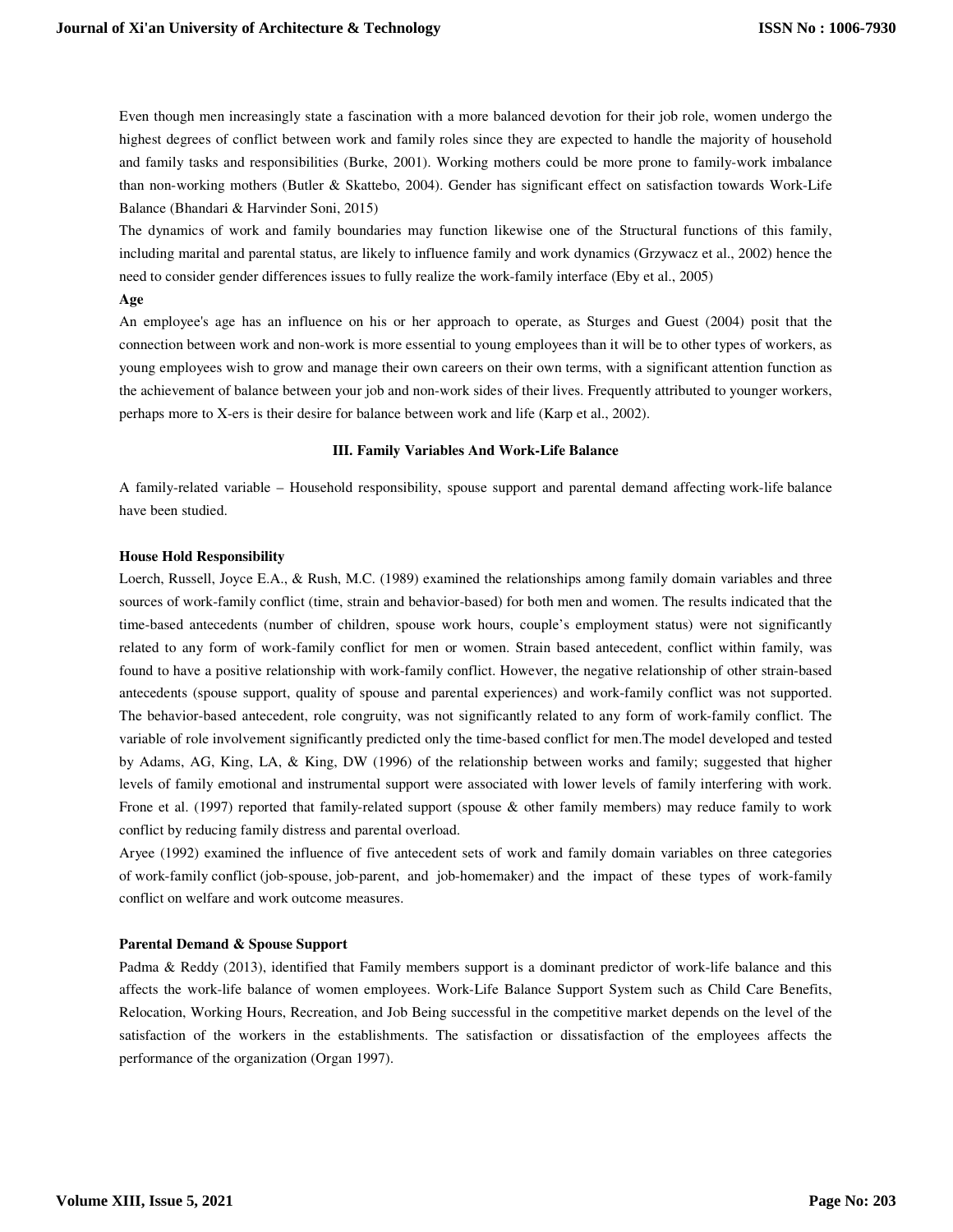The study conducted by Martins, Eddleston, & Veiga (2002) did not find the moderating effect of marital & parental status on work life conflict & career satisfaction. It may not be the presence of the spouse but the extent of the assistance with household activities  $\&$  support provided by the spouse that moderate the relationship.

#### **IV. Work-Related Variables And Work-Life Balance**

A work-related variable-task autonomy, Supervisor/Coworkers Support and work schedule flexibility affecting work-life balance have been studied.

## **Work Schedule Flexibility**

There are two different sets of benefits associated with flexible work arrangements i.e. flexible work hours & compressed workweeks which are highly related to the family-supportive organization's perceptions. Flexible work options give greater control over how employees can manage their work, family & social activities thus facilitating Work-Life Balance. The result of the study says that one of the most effective ways to create family-supportive environment is to offer flexible work options to the employees. (Hill, E.J., Hawkins, A.J., Ferris, M., & Weitzman 2001, Allen, 2001) Kossek, E. E., & Ozeki, C.(1998) mentioned in their work that managers at times not able to take advantage of flexible working hours in the process of striking balance between life needs & job demands. Hence the researcher proposes that female manager will have top priority for Flexi timings followed by leaves however part-time work is least appreciated. The study proposed by Aryee (1992) indicated that number of hours worked per week rather than work schedule flexibility affects work-family conflict. It's encouraged by research of Chahal et al. (2013) ran in Delhi Canara bank NCR, by that they found that 62.5percent of these workers weren't pleased with their occupation due to this rationale of doing work for very long hours.

Flexible work practices are essential in building acceptable workplace attitudes that will culminate in attaining the organizational strategic goals in the highly competitive business atmosphere that is characterized by the emergence of technology. (Oludayo, Falola, Ahaka, & Fatogun, 2018)

There is a relationship between flexible work arrangements & work-life balance, they are significantly correlated with each other. Flexi work arrangements help employees to balance their work & personal life, which enhances motivation & productivity at work. (N. Mohan, N. Prabha, & P. Mohanraj, 2010)

Though there is a relationship between Flextime & work-family conflict the significant effects were small in magnitude. It is been found that those with greater family and work responsibility would benefit more from FWA as a resource than would those with less family and work responsibility (Allen et al. 2013)

It could be argued that the use of Flexibility should be more strongly associated with less work-family conflict than should the availability of Flexible work policy. The mere availability of Flexible work policy has been found to be associated with more positive job attitudes (Grover & Crooker, 1995). Similarly, individuals with greater family responsibility, such as those who are married and/or who are parents, also stand to benefit more from Flexible work than those with less family responsibility (Shockley & Allen, 2007).

## **Supervisor/Coworkers Support**

It is observed that if organizations give attention to employee social support, it will increase their work engagement and it will drive more satisfaction. Sheppard (2016) also observed that employees are more likely to be satisfied and productively engaged if they perceived that there is an opportunity for official social support. It has been observed that work leave arrangement, flexible work arrangement, employee time out, employee social support and dependent care initiative are predictors of employee behavioral outcomes such as job satisfaction. (Oludayo, Falola , Ahaka , & Fatogun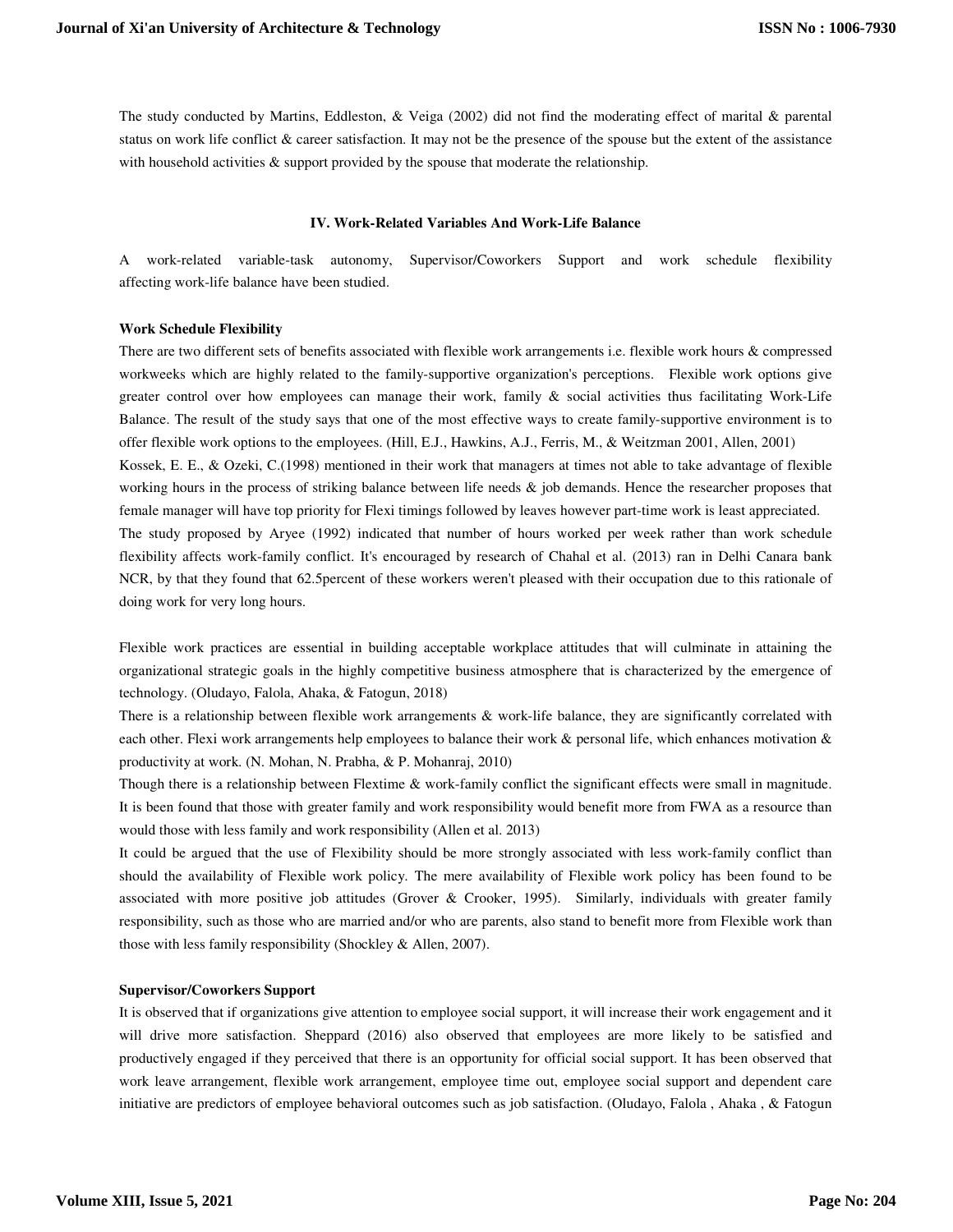## , 2018)

Superior support plays a meaningful role in determining the direct & indirect effect on an employee's attitude towards the organization. Supervisors need to be trained on how to deal with employees Work-Life Balance issues & administration of Work-Life Balance policies. Perceived Managerial support is positively related to the use of family-friendly benefits in the organization(Allen, 2001).

Kopp and Lauren (2013) examined that employee's perception of work-life support for supervisor and co-worker support are related to work-life balance, job satisfaction, organizational commitment, and organizational citizenship behaviors. It was also found that supervisor support predicted employee's outcomes more so than co-worker support.

On the other hand, managerial or supervisor support and co-worker support to be informal support policies (Dolcos, 2007; Nuesch, 2017). Emhan (2012) views managerial support for employees to contribute positively to an organization's effectiveness. Since the employees perceive the top managers as the organization itself, as such any support coming from their end is considered the organization's support thereby increasing the level of loyalty employees have.

In the study conducted by Martins et. al(2002), it has been found that career satisfaction of the individual was high those who had strong socioemotional support from the community involvement that can help them deal with work-related stressors such as work-family conflicts. Also community involvement may make resource support available that might help an individual to balance work & personal life. (Martins, Eddleston, & Veiga, 2002).

## **Task Autonomy**

Parasuraman and Claire (2001) performed a comparative analysis of the relationship between work role characteristics and pressures, family role characteristics and pressures, work-family conflict, and indicators of well-being for self-employed persons vis-a-vis persons employed in organizations. They concluded that self-employed individuals enjoyed more autonomy, more flexibility of schedule and higher levels of involvement in their work as compared to individuals employed in organizations.

Aryee (1992) examined the impact of five antecedent sets of work and family domain variables on three types of work-family conflict (job-spouse, job-parent, and job-homemaker) and the impact of these types of work-family conflict on wellbeing and work outcome measures. Task autonomy emerged as a negative and significant predictor of all three types of conflict.

## **V. Work-Life Balance & Job Satisfaction**

Adams et al. (1996) found that relationships between work and family can have an important effect on the job and life satisfaction and the level of involvement the worker assigns to work and family roles are associated with this relationship. Job dissatisfaction correlates with negative attitudes and values surrounding work-life balance (Kossek & Ozeki, 1998; Marchese, et al., 2002). Research by Bass, B. L., Butler, A. B., Grzywacz, J. G., & Lin (2008) revealed that the greater the work-life conflict, the lower the day-to-day job satisfaction. It was found that the higher the family involvement of employees, the higher the level of job satisfaction. This study also determined that higher levels of financial success equate to reduced levels of family conflict and higher job satisfaction. Dixon and Sagas (2007) found that there was a relationship between organizational support, work-family conflict, and job-life satisfaction. It was also proposed that reduced work-family conflict and improved job satisfaction would increase family satisfaction (Dixon, Sagas; Glinia, Costa, Mavromatis, Tsitskari, & Kalaitzidis, 2004). Work-family conflict was found to be related to both job and family satisfaction. (N. Kathleen Frye et al. 2004; Rama Devi et. al. 2014; Penelope Huang 2010)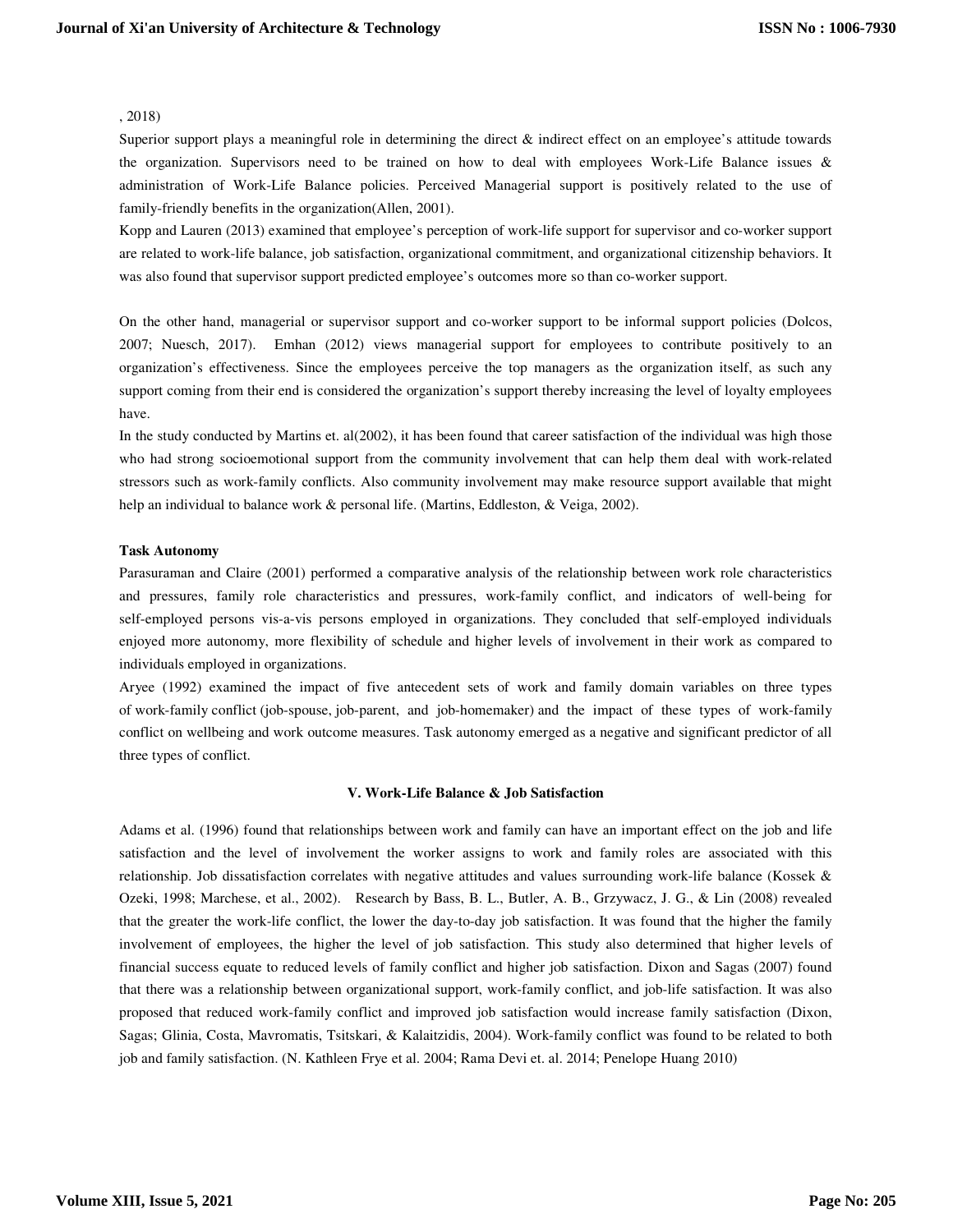The research conducted by Jane Nyambura Mukururi & James Mark Ngari (2014) resulted into positive relationship between Work-Life Balance policies and employee job satisfaction in the Kenyan Commercial Banks and specifically the flexibility policies, welfare policies, job design options, and their leave provisions.

The factors (i.e., job stress, working hours, flexibility policies, welfare policies, job design options, and their leave provisions.) of Work-Life Balance plays vital role in explaining employees' job satisfaction relating to banking sectors. (Rifadha 2015; Sobia Shujat et al. 2011; Kumari, 2012 Sultan et al. 2016; Doshi 2014)

However, there are some studies also focus on the weak relationship between Work-Life Balance & Job satisfaction. Marenet al (2013), Shujat et al (2011), Adams et al (1996), and Netemeyer et al. (1996) pointed out the negative relationship between Work-Life Balance and job satisfaction. However, this major finding is contradictory with regard to the study findings of Gomez et al. (2010), Arif and Farooqi (2014) and Saif et al (2011).

Voydanoff (2005) Human nature is very complex and required to be managed well by understanding their personal and as well as work environment issues. Most of the studies reflect work-life balance measure on individual appraisals regarding the level of satisfaction or success with the balance between work and family life. However, Konrad & Mangel (2000) emphasized that job satisfaction can be increased by implementing work-life balance policies by reducing conflict between work and family.

T.D, Herst D.E., Bruck C.S., & Sutton M (2000) also reported that the greater the amount of family love and commitment, the more positive the relationship between job satisfaction and work-family conflict.

## **VI. Work-Life Policies, Work-Life Balance And Job Satisfaction**

Work-life balance policies can enhance productivity; reduce cost by improving staff retention rates, decrease negative spill-overs, reduce extended hours and fatigue to reduce negative effect on productivity which further minimizes stress and contribute to a safer and healthier workplace. (Wise, S & Bond, 2003) As policies which help employees balance their work and non-work priorities have become increasingly popular among employers in recent years. However firms employing larger numbers of professionals are more likely to implement work-life policies being their scarcity, harder to attract, more valuable and more expensive to recruit and retain than less paid employees. Mayo, M., Pastor, Juan C., & Sanz, Ana( 2008)Emphasized in their study that usage of flexible organizational policies to neutralize the effects of work stressors on family satisfaction.

In his view, Valcour (2003) explains the work life provision under two major types: Formal and Informal. The formal support policies to include; dependent care advantages, time policies as said in flexible work arrangements also the work-leave plan. Then again, he mentioned managerial or supervisor support and co-worker support to be informal support policies (Dolcos, 2007; Nuesch, 2017).

Allen (2001) indicated that family-supportive mediates the relationship between family-friendly benefits available & variables of Work-Life Balance & job satisfaction. It has been observed that employee who perceived the organization was less supportive has experienced more work life conflict & less job satisfaction. Work life practices make employees feel valued & important in the organization.

Thomas and Ganster (1995) examined the direct and indirect effects of organization policies and practices that are supportive of family responsibilities on work-family conflict.

However, Kossek and Ozeki (1998) found that family-friendly policies may not reduce work-family conflict. Paryani (2014) opined that work life policies can improve the level of job satisfaction and increase organizational commitment among their employees. WLB policies are usually referred to in practice as 'flexible working' having different forms of operations such as Part-time working, job sharing, term-time working, shift working, annualized hours, compressed hours, e-working, home working, career breaks, study leave, zero-hours contracts. The essence of the work time policies is to ensure there is a balance between employment and non-work duties that are beneficial to both the employer and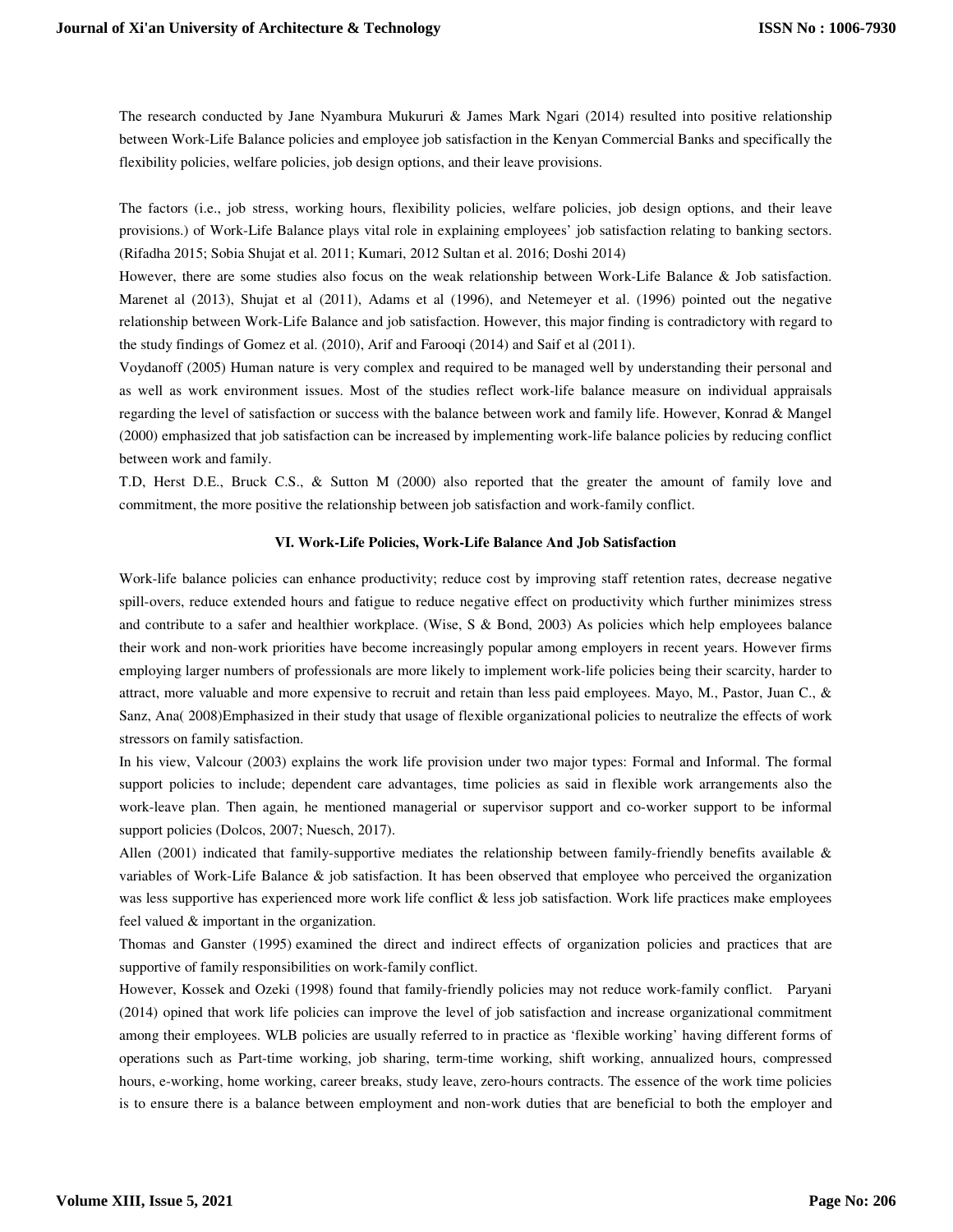employee with the most effective policies being those established after a dialogue between the employer and employee (Ojo, Falola & Mordi, 2014). Glass & Finley (2002) also named three classifications of the WLB policies as Parental leave, alternative work arrangements, and employer-supported childcare. The successful formulation, execution, and implementation of WLB policies usually rely on the awareness of top management and the organization's culture. In recent times, there has been a concise and encompassing view of the WLB initiative.



Source: Complied by researcher based on literature review.

# **VII. Conclusion**

There is a significant amount of work done with respect to Work-Life Balance. However, as can be seen, post literature review, majority of this work has been carried out in developed countries, such as US, European or the South East Asian context, only a limited amount of researches have been carried out in Indian context on the same topic, and especially in the context of banking sector, where Work-Life Balance, today forms an important part of the Human Resource mandate. This study has tried to bridge the gap among employees in commercial banks to study the relationship between Work-Life Balance with job satisfaction. To fill the gap by focusing on the variations regarding fulfillment of various work-life needs among the respondents and overall organization culture in banking to some extent is supportive for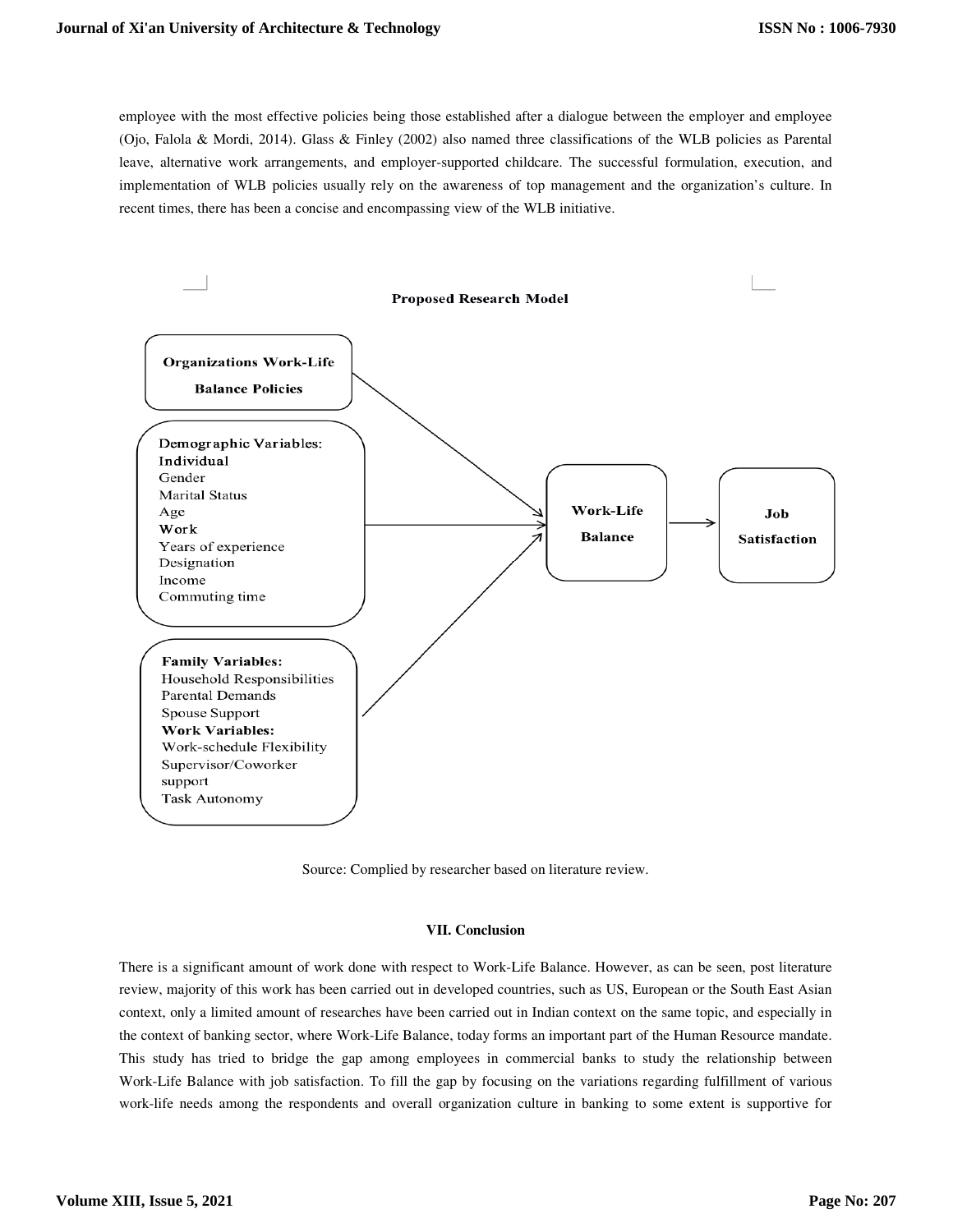maintaining the proper work-life balance for employees. According to Carlson et al. (2013), the major gap in the work-family research is the absence of theoretical foundations that link work-life balance to organizational facts such as organizational pride or job satisfaction.

The research gap also verified that Work-Life Balance the good precursor of employee job satisfaction. Work-Life Balance entails attaining equilibrium between professional work and other activities so that it reduces friction between work and personal life.

It would be interesting to see how these parameters behave in the Indian context. Specifically, the results of this study will help organizations to understand how policies affect employees and how to more effectively intervene to support positive employee well-being and work-life balance. Finally, the findings will help policymakers as they continue to develop policies that positively affect employees and their work environment.

# **Bibliography:**

- Adams, AG, , King, LA , & King, DW. (1996). Relationships of job and family involvement, family social support, and work-family conflict with job and life satisfaction Vol. 4, No. 4, pp. . Journal of Applied Psychology, 411-420.
- Allen, T.D. (2001) 'Family-supportive work environments: The role of organizational perceptions'. Journal of Vocational Behaviour, 58 (2): 414-435.**Error! Reference source not found.**
- Aryee, S, & Luk, V. . (1996). Balancing two major parts of adult life experience: work and family identity among dual-earner couples. Human Relations, 49(4), 465-487.
- Arif, B., & Farooqi, Y. A. (2014). Impact of work life balance on job satisfaction and organizational commitment among university teachers: A case study of University of Gujrat, Pakistan. International journal of multidisciplinary sciences and engineering, 5(9), 24-29.
- Bhandari, K., & Harvinder Soni. (2015, March). Impact of Gender, Age and Work Experience on Satisfaction towards Work Life Balance (with special reference to Bank of Baroda, Udaipur). IOSR Journal of Business and Management, 17(3), 48-53.
- Burke, R. J. (2001). Organisational values, work experience and satisfaction among managerial and professional women. The Journal of Management Development, 20(4), 346–354. http://dx.doi.org/10.1108/02621710110695333
- Butler, A. B., & Skattebo, A. (2004). What is acceptable for women may not be for men: The effect of family conflicts with work on job-performance ratings. Journal of Occupational and Organisational Psychology, 77, 553–564.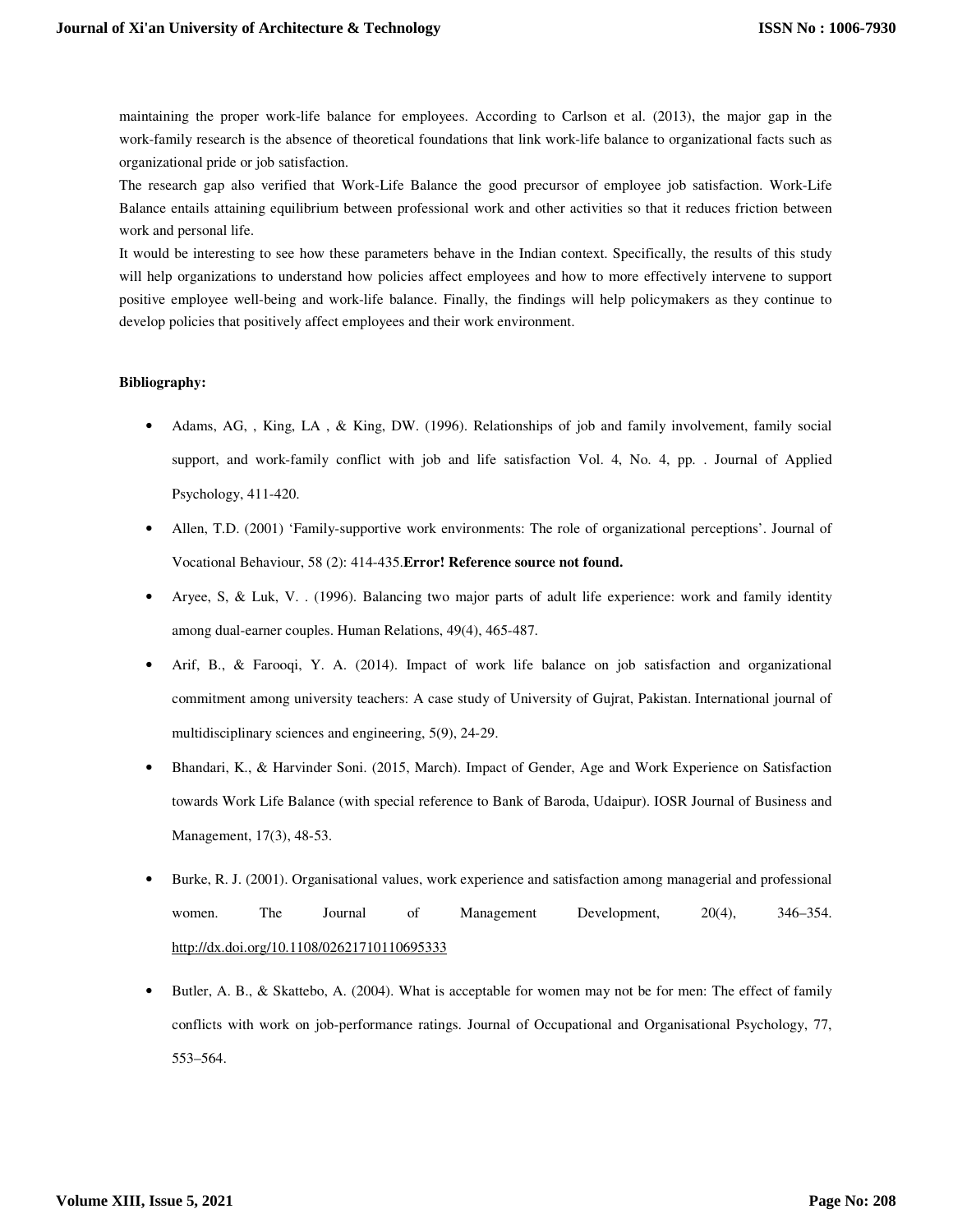- Carlson, D.S., Kacmar, K.M., Grzywacz, J.G., Tepper, B. and Whitten, D. (2013), "Work-family balance and supervisor appraised citizenhipbehavior: the link of positive affect", Journal of Behavioral& Applied Management, Vol. 14 No. 2, pp. 87-106.
- Chen, I. H., Lai, I. C., Lin, Y. T., & Cheng, Y. Y. (2005). Blurring boundaries: The working-at-home employees' job involvement, sex division of labor, work-family boundary management, and work-to-family conflict. Proceeding of EURAM Conference, Germany, 2005.
- Clarke, M.C., Koch, L.C., and Jeffrey Hill, E. (2004). The Work-Family Interface: Differentiating Balance and Fit. Family and Consumer Sciences Research Journal, Vol.33, pg. 121-126.
- Coussey, M. (2000). Framework of integration policies. Council of Europe.
- Cunningham, K. (2001). Father Time: Flexible Work Arrangements and the Law Firm's Failure of the Family. . Stanford Law Review, Vol. 53(No. 4), 967-1008.
- Desrochers, S.& Sargent, L.D. (2002).Boundary/Border Theory and Work-Family Integration. A Sloan Work and Family Encyclopedia Entry, Chestnut Hill, MA: Boston College.
- Dixon, M. A., & Sagas, M. (2007). The relationship between organizational support, work-family conflict, and the job-life satisfaction of university coaches. Research quarterly for exercise and sport, 78(3), 236-247.
- Doshi, K. (2014, May). A comparative study on quality of Work Life Balance & it's impact on job satisfaction of private bank employees with special reference to ICICI & HDFC banks in Rajkot. International Journal of Research in Management, 3(4), 90-104. Retrieved from Available online on http://www.rspublication.com/ijrm/ijrm\_index.htm
- Eby, L. T., Casper, W. J., Lockwood, A., Bordeaux, C., & Brinley, A. (2005). Work and family research in IO/OB: Content analysis and review of the literature (1980–2002). Journal of Vocational Behaviour, 66, 124–197.
- Frone, M. R., Russell, M., & Cooper, M. L. (1997). Relation of work–family conflict to health outcomes: A four-year longitudinal study of employed parents. Journal of Occupational and Organizational Psychology, 70(4), 325−335. DOI: 10.1111/j.2044-8325.1997.tb00652.
- Gomez-Mejia, L.R., Balkin, D.B., and Cardy, R.L. (2007). Managing Human Resources. Pearson Education International, Upper Saddle River, NJ.
- Greenhaus, J. H., & Beutell, N. J. (1985). Sources of conflict between work and family roles. Academy of Management Review, 10, 76–88.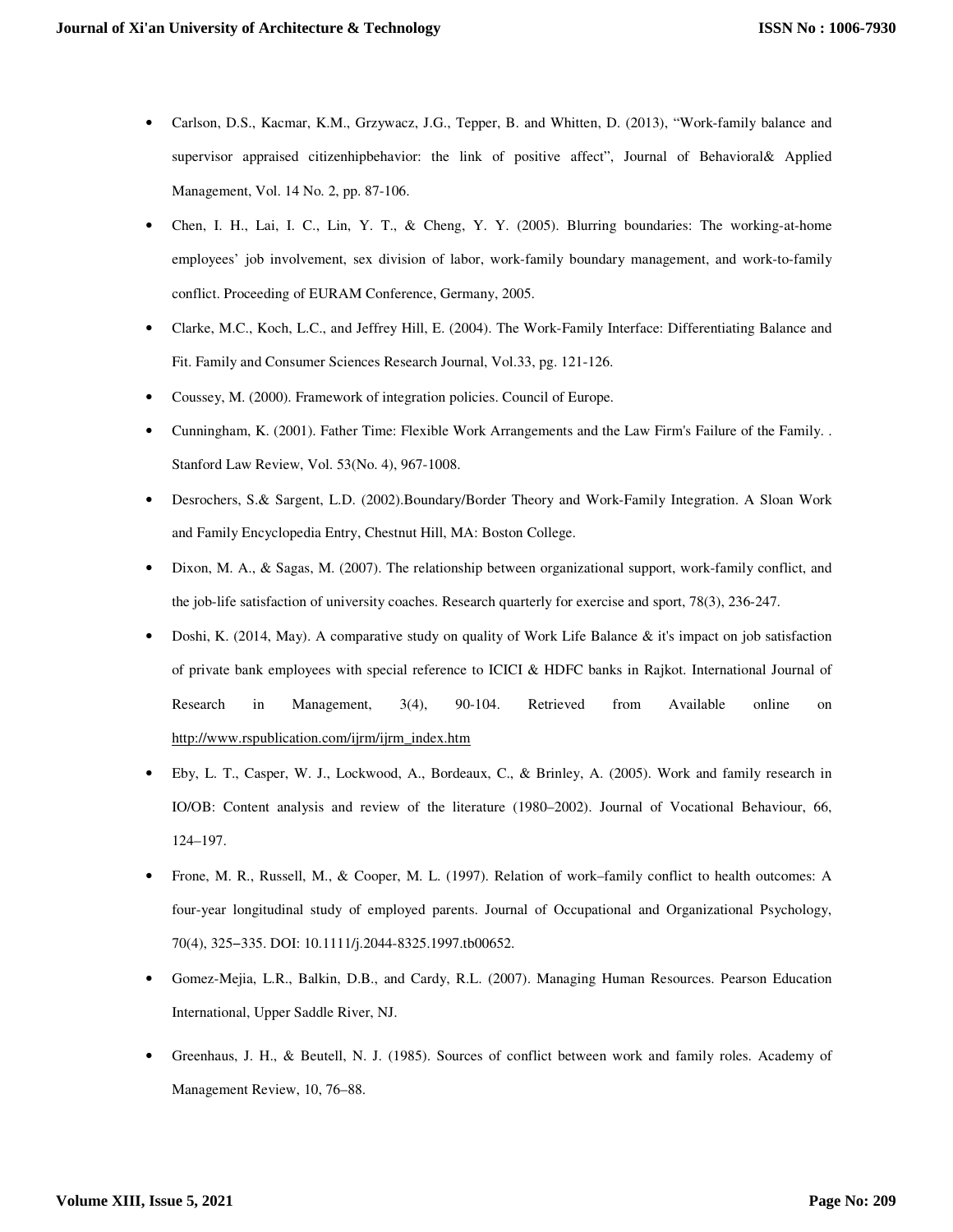- Greenhaus J. H., Collins K. M., & Shaw J. D. (2003). The relation between work-family balance and quality of life. Journal of Vocational Behavior, 63(3), 510–531.
- Greenhaus, J. H., & Powell, G. N. (2006). When work and family are allies: A theory of work-family enrichment. Academy of Management Review, 31(1), 72–92.
- Grover SL, Crooker K. (1995). Who appreciates family-responsive human resource policies: The impact of family-friendly policies on the organizational attachment of parents and non-parents. PERSONNEL PSYCHOLOGY, 48(2), 271–288.
- Grzywacz, J. G., & Marks, N. F. (2000). Reconceptualizing the work-family interface: An ecological perspective on the correlates of positive and negative spillover between work and family. Journal of Occupational Health Psychology, 5(1), 111–126.
- Grzywacz, J. G., Almeida, D. M., & McDonald, D. A. (2002). Work-family spillover and daily reports of work and family stress in the adult labor force. Family Relations, 51, 28–36.
- Higgins, C., Duxbury, L., & Lee, C. (1994). Impact of life-cycle stage and gender on the ability to balance work and family responsibilities. Family Relations, 43(2), 144–150
- Hill, J. E., Hawkins, A. J., Ferris, M., & Weitzman, M. (2001). Finding an extra day a week: The positive influence of perceived job flexibility on work and family life balance. Family Relations, 50(1), 49–58.
- Huang, P. (2010). Exploring the relationship between work-life and stress. Retrieved on April, 20, 2013.
- Kossek. E. E., and Ozeki, C. (1998). Work-Family Conflict, Policies, and the Job-Life Satisfaction Relationship: A Review and Directions for Organizational Behavior/Human Resources Research. Journal Of Applied Psychology, Vol.83, pg. 139-149.
- Loerch, K. J., Russell, J. E., & Rush, M. C. (1989). The relationships among family domain variables and work-family conflict for men and women. Journal of Vocational Behavior, 35(3), 288-308.
- Loscocco, K.A. (1990). Career Structures and Employee Commitment. Social Sciences Quarterly, Vol.71, pg. 53-68.
- Martin, A., & Roodt, G. (2008). Perceptions of organisational commitment, job satisfaction and turnover intentions in a post-merger South African tertiary institution. SA Journal of Industrial Psychology, 34(1), 23–31.
- Martins, L. L., Eddleston, K. A., & Veiga, J. F. "J.". (2002). Moderators of the relationship between work-family conflict and career satisfaction. Academy of Management Journal, 45(2), 399–409.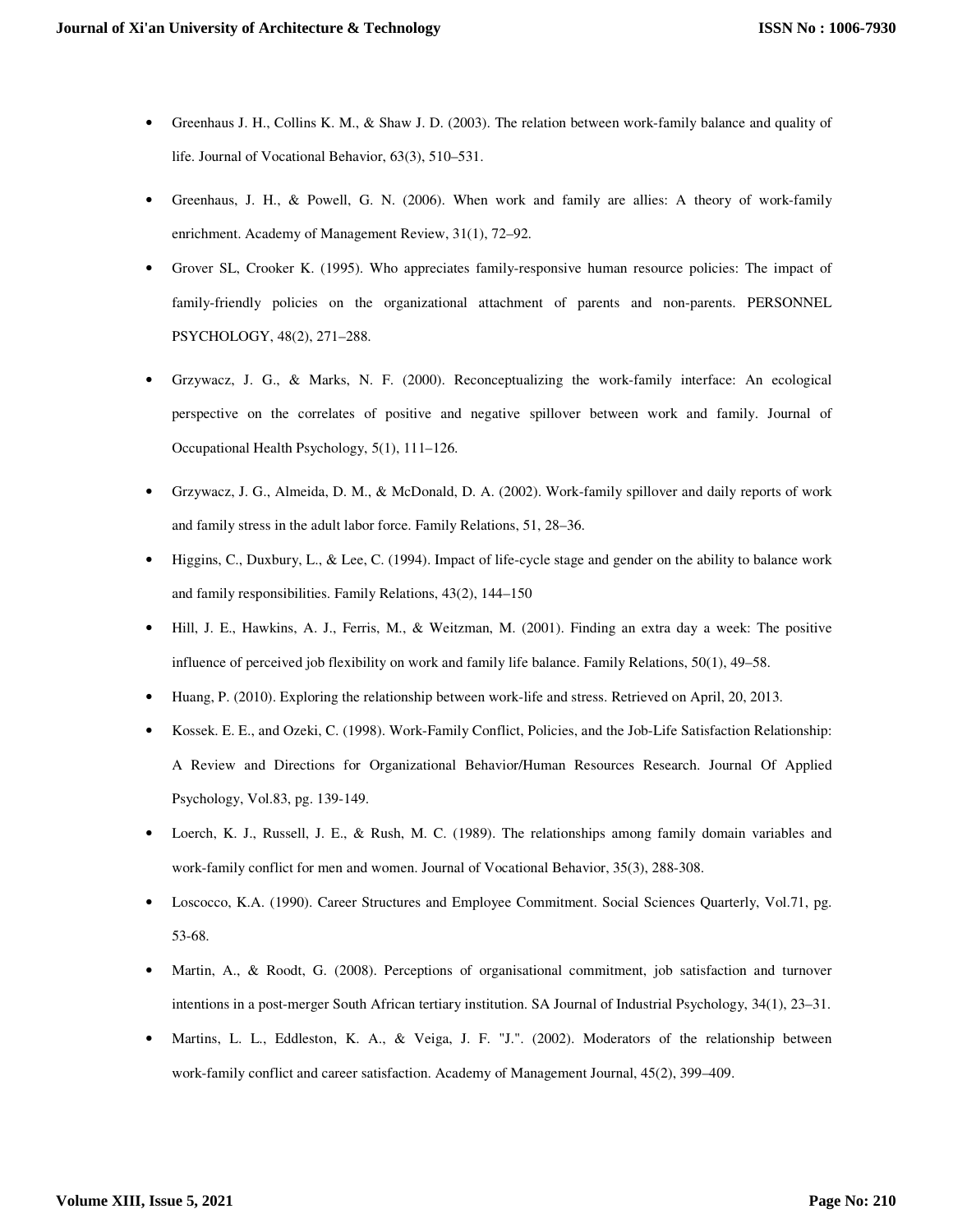- Mas-Machuca, M., Berbegal-Mirabent, J., & Alegre, I. (2016, Jan). Work-Life Balance and its relationship with organizational pride & job satisfaction. Journal of Managerial Psychology, 31(02), 586-602.
- Mayo, M., Pastor, J. C., & Sanz, A. I. (2008). Enabling Managers to Achieve Work-Family Balance: a Demands-Control Model of Housework Behavior and family Satisfaction. Available at SSRN 1138789.
- N. Mohan, N. Prabha, & P. Mohanraj. (2010, July-August). Work Life Balance through flexi work arrangements: Empirical study on bank employees. International Journal of Management, 1(2), 53-61.
- Ngari, J. M. K., & Mukururi, J. N. (2014). Influence of work Life balance policies on employee job satisfaction in Kenya's banking sector; A case of commercial banks in Nairobi central business district.
- Nuesch, C.K. (2017). The effects of flexible work practices on employee attitudes: Evidence from a large-scale panel study in Germany. Chair of Business Management, University of Münster, Münster, Germany.
- Ojo Ibiyinka Stella et, a. (2014). Work-Life Balance Practices in Nigeria: A Comparison of Three Sectors. . Journal of Competitiveness, Vol. 6(2), 3-14.
- Oludayo, O., Falola , H., Ahaka , O., & Fatogun , D. (2018). Work-Life Balance Initiative as a Predictor of Employees' Behavioural Outcomes. Academy of Strategic Management Journal, 17(1).
- Oludayo, O. O., Gberevbie, D. E., Popoola, D., & Omonijo, D. O. (2015). A study of multiple work-life balance initiatives in banking industry in Nigeria. A Study of Multiple Work-life Balance Initiatives in Banking Industry in Nigeria, (133), 108-125.
- Oslen, F. E. (1983). The family and the market a study of ideology and legal reform. Harvard Law Review, 96(7), 1497–1578.
- Organ, D. W. (1997). Organizational Citizenship Behavior: It's Construct Clean-Up Time. Human Performance, Vol.10, pg. 85-97.
- Padma, & Reddy, S. (2013). Role of Family Support in Balancing Personal and Work Life of Women Employees. International Journal of Computational Engineering and Management, Vol. 16(3), 93-97.
- Parasuraman, S., Purohit, Y. S., Godshalk, V. M., & Beutell, N. J. (1996). Work and family variables, entrepreneurial career success, and psychological well-being. Journal of Vocational Behavior, 48, 275–300.
- Paryani, M.S. (2015). Study of work-life balance of faculties of engineering & management institute with special reference to Mumbai & Pune region. Dissertation submitted by D.Y. Patil University, Navi Mumbai.
- Patel, C. J., Govender, V., Paruk, Z., & Ramgoon, S. (2006). Working mothers: Family-work conflict, job performance and family/work variables. SA Journal of Industrial Psychology, 32(2), 39–45.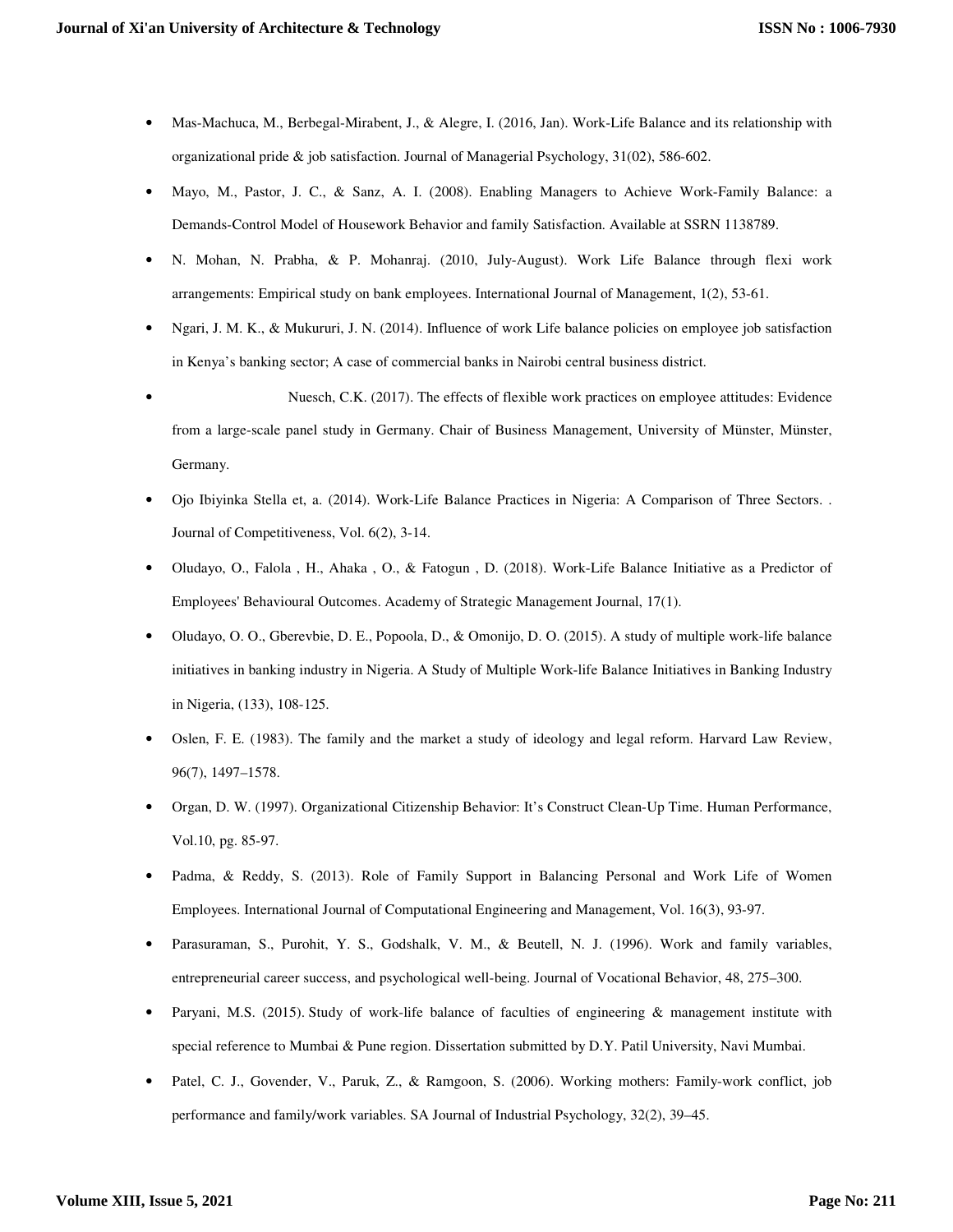- Pleck, J. H. (1977), The work-family role system, Social Problems, 24(4), 417-427.
- Devi, V., & Nagini, A. (2014). Work-life balance and burnout as predictors of job satisfaction in private banking sector.
- Rifadha, M. U. (2015, April). The Impact Of Work Life Balance On Job Satisfaction Of Managerial Level Employees Of People's Bank, (Head Office), Sri Lanka. Journal of Management, Vol. 12 No.1, 17-27.
- Rothbard, N. P., Phillips, K. W., and Dumas, T. L. (2005). Managing Multiple Roles: Work-Family Policies and Individuals' Desires for Segmentation. Organization Science, 15(3), pp. 243-258
- Saif, M. I., Malik, M. I., & Awan, M. Z. (2011). Employee work satisfaction and work-life balance: A Pakistani perspective. Interdisciplinary journal of contemporary research in business, 3(5), 606-617.
- Sheppard, G. (2016). Work-life balance programs to improve employee performance. Walden University Scholar Works: Doctoral Thesis.
- Shockley KM, Allen TD. (2007). When flexibility helps: Another look at the availability of flexible work arrangements and work-family conflict. Journal of Vocational Behavior, 71(3), 479–493.
- Shujat, S., Cheema, F., & Bhutto, F. (2011). Impact of work life balance on employee job satisfaction in private banking sector of Karachi. Journal of Management and Social Sciences, 7(2), 8-15.
- Small, S. A., & Riley, D. (1990). Toward a multidimensional assessment of work spillover into family life. Journal of Marriage and the Family, 52(1), 51-61.
- Stephens, G., & Sommer, S. (1995). Linking work-family conflict, work-based social support & work group climate with job involvement & organizational citizenship behaviour: Testing a path analytic model. Journal of Health & Human Resources Administration, 44-67.
- Staines, G. L., & Pleck, J. H. (1986). Work schedule flexibility and family life. Journal of Organizational Behavior, 7(2), 147-153.
- Sturges, J., & Guest, D. (2004). Working to live or living to work? Work/life balance early in the career. Human Resource Management Journal, 14(4), 5–20.
- Sugandha. (2014). An Exploratory Study of Work Life Balance Among Banking and Insurance Sector Employees. . International Journal of Research in IT & Management., 4(1), 81-94.
- Sultan, Q.-u.-a., Junaid Aftab, Saif ul Amin, & Uzma Anjum. (2016, August). Different factors of Work Life Balance Affecting Employee Job Satisfaction: A Study of Banking Sector of Sargodha Region. Entrepreneurship and Innovation Management Journal, 4(3), 98-109.